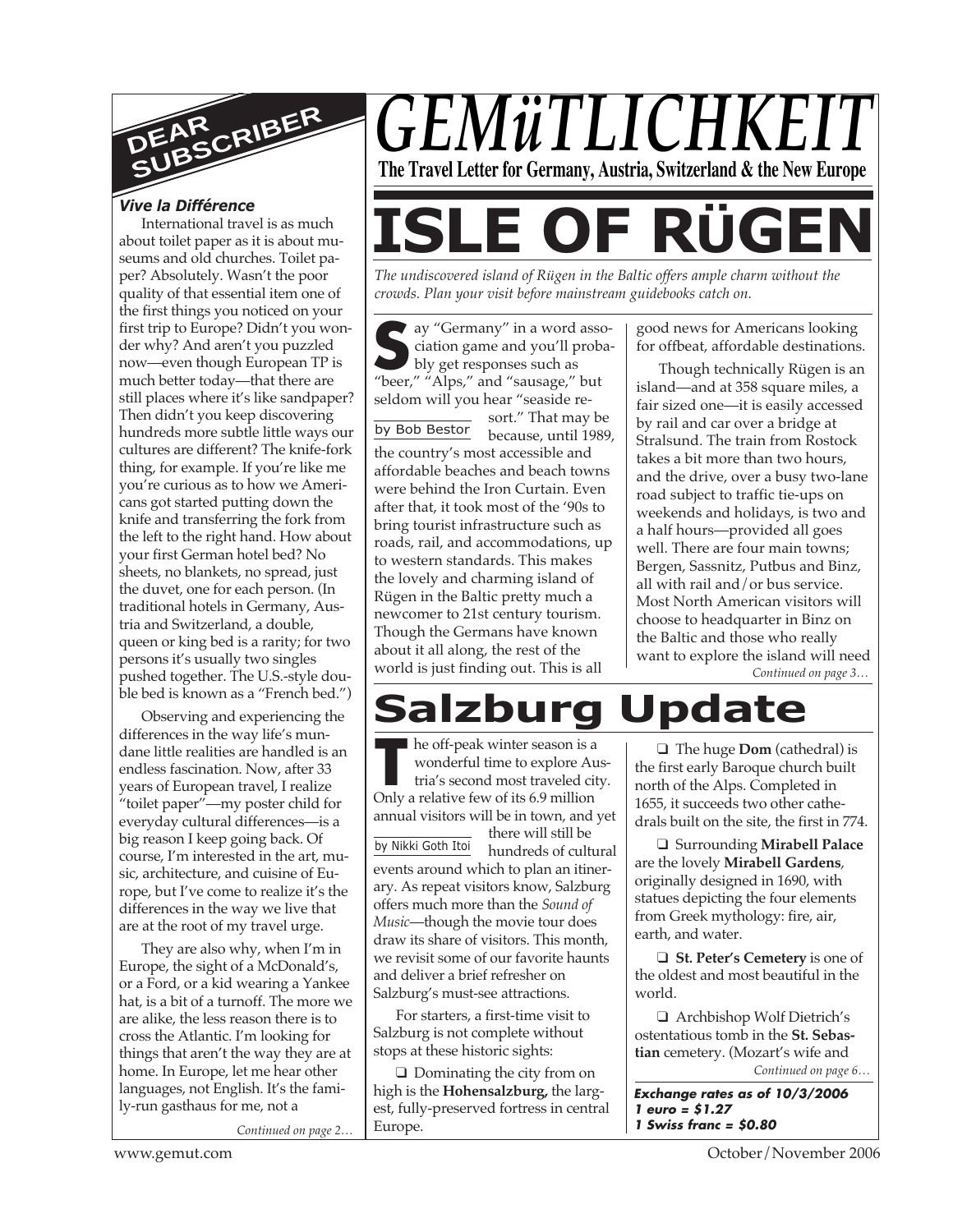## *DEAR SUBSCRIBER Continued from page 1*

Sheraton or Marriott. Readers sometimes write praising a certain hotel because it serves a great "Americanstyle" breakfast, but to me that's not a plus. I don't want bacon and eggs in Germany. Give me fresh cheese and sliced meats and muesli with yogurt. If the shower's a tiny closet—or maybe it's just one of those hand-held sprayers over the tub with no curtain that's o.k. I can live with it. It's part of the charm.

I hate the change from real hotel room keys to cards with magnetic strips. Soon all those big heavy brassand wooden-handled keys will be gone, replaced by plastic cards, just like at the Holiday Inn.

For the most part, the way things are done in the *Gemütlichkeit* part of Europe suits me fine—at least for a few weeks. There are some customs we adopt in this country. The way Europeans drive, for example. Passing on the right is not done in Germany, Austria, and Switzerland, and drivers clear the left lane for faster cars. Where I live in the U.S., there are signs warning slower traffic to move to the right lane. Though it's the law, the signs are frequently ignored. The law is the same in Germany, but there are no signs. None are needed; the culture moves people over.

Mainly it's the small things. I like the *Guten Morgen* greetings in the breakfast room, and the little paper doily that goes around the stem of your beer glass. In fact, I find the

whole beer culture intriguing: watching pilsner glasses fill from the tap and the way it takes seven or eight minutes to get just the right ratio of beer to foamy head; the marker on the glass that proves you got what you paid for; the pencil slashes on the little cardboard coaster that denote the number of beers you've been served; and the bang-bang washing process, in which the glasses are dipped quickly into two separate cleaning solutions. And, though it's a disappearing practice, don't you get a kick out of restaurant servers that never write anything down until it's time to pay the bill, and then, together, you enumerate what you ate and drank?

I like the feeling of being trusted at hotels with honor bars, where guests help themselves and record what they've consumed. And there are still a few hotels that don't require a credit card at check-in. Sometimes the process consists simply of being handed a key. Though they may have been avoiding local taxes, we've stayed in hotels that never took our name; we were given a key on arrival and paid in cash on departure. Another happy custom of small European hotels is the informal way they keep track of incidentals: you are served a beer and a sandwich in the garden but you sign nothing, it simply appears on the bill at checkout.

We've imported some aspects of the European culture. Our country's interest in good food and wine began about the time European vacations started being affordable by the masses. In the last 30 years, croissant has gone from being a difficult-to-pronounce, virtually-unknown-in-thiscountry, French breakfast pastry to a ubiquitous fast food item.

A few customs are a bit confusing, at least to this American. Invited to dinner at a German home a few years ago, we took a rather expensive bottle of wine along as a gift. Our host mumbled something and set it aside without another word. Later we read that a gift of wine sends the message that you consider the host's wine inferior. On the other hand, hard liquor, especially Scotch whiskey, is prized. If you bring flowers, make it an odd number (I don't know why), and stay away from roses because they might mean you secretly have a crush on the hostess.

So for those of you who have been patiently waiting, we have now recognized the key roll...sorry, role... toilet paper plays in international travel. —RHB

#### **Using Gemütlichkeit**

• Hotel prices listed are for one night. Discounts are often available for longer stays.

• All hotel prices include breakfast unless otherwise noted.

• Local European telephone area codes carry the "0" required for in-country dialing. To phone establishments from outside the country, such as from the USA, do not dial the first "0".

#### **Logging on to Our Website**

Back issues in PDF format from January 1993, except for the most recent 10, are available free to subscribers only at www.gemut.com (click on "Members"). To access the issues, enter the user name and password published in this space each month. The new codes are:

User Name: **rgen** Password: **1122**

| Oct./Nov. 2006                                                                                  | Vol. 20, No. 9 $\boldsymbol{GEMWTLICHKEIT}$<br>The Travel Letter for Germany, Austria, Switzerland & the New Europe | <b>Rating Scale</b>                                           | <b>Scale</b> | <b>HOTEL RESTAURANT RATING KEY</b><br><b>Restaurant Criteria</b> |              |
|-------------------------------------------------------------------------------------------------|---------------------------------------------------------------------------------------------------------------------|---------------------------------------------------------------|--------------|------------------------------------------------------------------|--------------|
|                                                                                                 |                                                                                                                     | Excellent                                                     | $16 - 20$    | Food                                                             | 65%          |
| <b>Publishers:</b>                                                                              | <b>Robert H. &amp; Elizabeth S. Bestor</b>                                                                          | Above Average                                                 | 12<br>$-15$  | Service                                                          | 20%          |
| <b>Executive Editor:</b>                                                                        | Nikki Goth Itoi                                                                                                     | Average                                                       | $8 - 11$     | Atmosphere                                                       | 15%          |
| <b>Senior Writer:</b>                                                                           | Jim Johnson                                                                                                         | Adequate                                                      | $4 - 7$      |                                                                  |              |
| <b>Contributors:</b>                                                                            | <b>Tom Bross, Roland Reimann</b>                                                                                    | Unacceptable                                                  | $0 - 3$      |                                                                  |              |
| <b>Consulting Editor:</b>                                                                       | <b>Thomas P. Bestor</b>                                                                                             | <b>Hotel Rating Criteria</b>                                  |              | <b>Value Rating</b>                                              | <b>Scale</b> |
| <b>Online Services:</b>                                                                         | <b>Kurt Steffans</b>                                                                                                | People/Service                                                | 30%          | <b>Outstanding Value</b>                                         | 17 - 20      |
| <b>Subscriber Travel Services:</b>                                                              | <b>Andy Bestor, Laura Riedel</b>                                                                                    | Location/Setting                                              | 15%          | Very Good Value                                                  | $12 - 16$    |
| Gemütlichkeit (ISSN 10431756) is published 10 times each year by UpCountry                      |                                                                                                                     | Guestrooms                                                    | 30%          | Average Value                                                    | $9 - 11$     |
| Publishing, 288 Ridge Road, Ashland OR 97520. TOLL FREE: 1-800/521-                             |                                                                                                                     | Public rooms                                                  | 5%           | <b>Below Average Value</b>                                       | $5 - 8$      |
| 6722 or 541/488-8462, fax: 541/488-8468, e-mail travel@gemut.com. Web                           |                                                                                                                     | Facilities/Restaurant                                         | 20%          | A Rip-Off                                                        | $0 - 4$      |
|                                                                                                 | site: www.gemut.com. Subscriptions are \$67 per year for 10 issues. While                                           |                                                               |              |                                                                  |              |
| every effort is made to provide correct information, the publishers can make                    |                                                                                                                     | Special <i>O</i> Designation                                  |              |                                                                  |              |
| no guarantees regarding accuracy.                                                               |                                                                                                                     | By virtue of location, decor, charm, warmth of management, or |              |                                                                  |              |
| <b>POSTMASTER: SEND ADDRESS CHANGES TO:</b><br>Gemütlichkeit, 288 Ridge Road., Ashland OR 97520 |                                                                                                                     |                                                               |              | combination thereof, an especially pleasant establishment.       |              |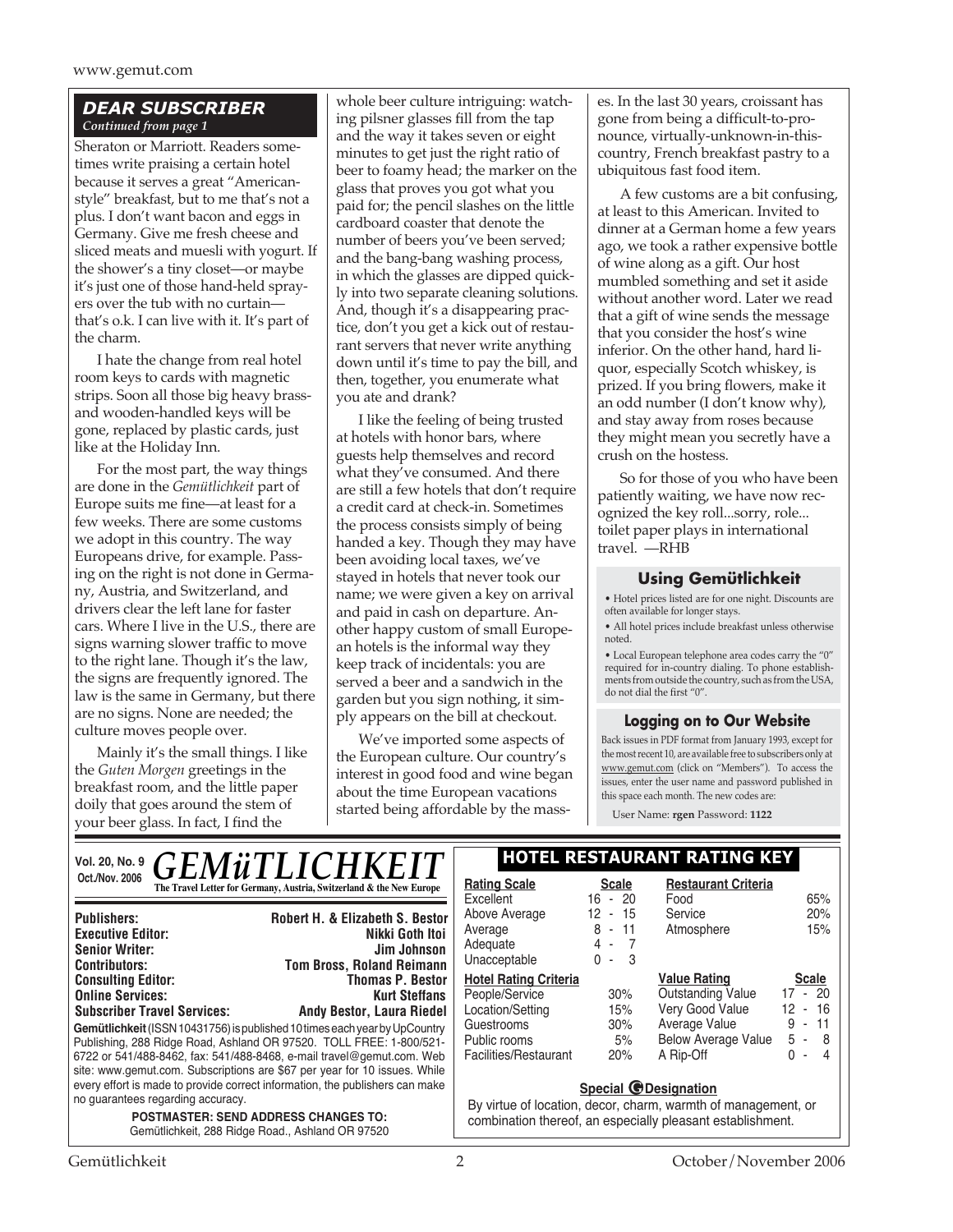# *RÜGEN*

## *Continued from page 1*

a car. There is also a bus service— Fahrradbus RADzfatz—that connects many of the island's towns and villages.

The main Binz attraction is its curving, miles-long, white-sand beach, where the water is surprisingly warm and only waist deep 100 yards from shore. The waves are tiny, and the beach is littered with *Strandkorbs* (covered, wicker chairs). Along its crescent-shaped length are dozens of hotels, vacation rentals, even forested campgrounds, though all are separated from it by a paved promenade, crowded on summer days with walkers, souvenir and icecream sellers, strolling musicians, and hurdy-gurdy operators.

Most beach-front buildings, indeed the entire town, bear the architectural stamp of the Victorian-Gothic era (1840-1880), with distinctive arches and gingerbread trim. Nearly all are painted a dazzling white and constructed of wood. The town's most impressive structure is the gleaming, totally refurbished, redroofed, beach-front **Kurhaus**, circa-1907, whose Platz and concert shell are the town's entertainment center.

Downtown Binz is a pleasant collection of low, mostly Victorian buildings that shelter unremarkable shops and restaurants. This is a resort for "everyman," and those seeking high-end purveyors such as Gucci, Louis Vuitton, and Hermes will be disappointed. The village can be seen on foot in an hour, including a stop at the tourist office for maps and brochures, 90 percent of which are in German. From the small, refurbished rail station, buses run trains much less frequently—to the fishing town of Sassnitz, located at the north end of the great curving beach that starts at Binz. Not yet so westernized, Sassnitz is the ferry port connection with Trelleborg in Sweden. Walk the town's waterfront and the mile-long stone jetty, perhaps stopping for a snack at one of the fishing boat/restaurants.

#### **Rügen Basics**

**Population**: 73,000 (entire island)

**Elevation**: Primarily sea level

**Tourist Information**: Tourismusverband Rügen e.V, Am Markt 4, D-18528 Bergen/Rügen, info@ruegen.de, www.ruegen.de

Fremdenverkehrsverein Binz/Rügen e. V, Paulstrasse 2, D18609 Ostseebad Binz, tel. +49/038393/2782 and 2783, fax 30717 and 21841, fremdenverkehrsvereinbinz@t-online.de

#### **Driving distances Binz**:

| 302 km/189 miles                        |  |  |  |  |
|-----------------------------------------|--|--|--|--|
| 502 km/314 miles                        |  |  |  |  |
| 805 km/503 miles                        |  |  |  |  |
| 320 km/200 miles                        |  |  |  |  |
| 862 km/539 miles                        |  |  |  |  |
| $118 \text{ km}/74 \text{ miles}$       |  |  |  |  |
| <b>Fastest rail times from Binz to:</b> |  |  |  |  |
| 3 hours, 27 minutes                     |  |  |  |  |
| 6 hours, 20 minutes                     |  |  |  |  |
| 8 hours, 11 minutes                     |  |  |  |  |
| 3 hours, 58 minutes                     |  |  |  |  |
| 4 hours, 3 minutes                      |  |  |  |  |
| 10 hours, 27 minutes                    |  |  |  |  |
| 1 hour, 56 minutes                      |  |  |  |  |
| 13 hours, 30 minutes                    |  |  |  |  |
|                                         |  |  |  |  |

**Steam Train:** Rasender Roland is a narrow gauge steam railway that connects Putbus with seaside village such as Binz, Baabe and Göhren. Fares range from €1.6 to E8, depending on length of trip.

**Bike Rental:** Pauli's Rad Shop, Hauptstrasse 9a, Binz, tel. +49/038393/66924, www.ruegen-bike.de. Rentals start at €5.50 per day.

**Boat Trips:** Three to four-hour cruises along the island's north coast past the chalk cliffs are offered by Reederei Ostsee-Tour, tel. +49/038392/3150, info@reederei-ostsee-tour.de, www.reederei-ostsee-tour.de. Prices for adults range from €11 to €16.

Just to the north of Sassnitz is **Jasmund National Park**. Leave the car in the dirt lot and follow signs to the **Königstuhl**. After about a 15 minute walk through the forest, the path emerges above snowy-white, chalk bluffs that some have compared to Dover's White Cliffs. For those driving, we suggest continuing on to Lohme, a sleepy town on the Jasmund's northern boundary. Stop for lunch or a beverage on the terrace of the **Panorama Hotel Lohme**, set on a bluff high above the sea. The food isn't special, but the views of the blue Baltic are.

But there's more to Rügen than seaside charms. From its pastoral interior of forests and rolling fields, broken occasionally by lakes and reed-lined inlets, it is often hard to remember the Baltic is nearby. A short, 15-minute drive over narrow tree-lined roads from Binz to the excellent **Restaurant Wreecher Hof,** winds through countryside as gorgeous as anywhere in Germany.

#### *Nazi White Elephant*

Perhaps the island's most fascinating sight is a Nazi-constructed monstrosity called the **Colossus of Prora**. Envisioned as a holiday resort for the working class, it was conceived and built under the auspices of the KdF movement (*Kraft durch Freude*/Strength through Joy). Prora was to be a three-mile-long series of six-story buildings, joined in such a way as to result in a single "hotel" with accommodations for 20,000 guests. Apparently, it was Hitler's idea. He reasoned that a rested workforce would be more productive. They were to arrive by train or KdF-owned Volkswagens over the newly constructed bridge at Stralsund, or by ship. Though most of the structures' exteriors were completed, the mass tourism plan never saw the light of day. Three years after the project broke ground in 1936, the Nazis were dealing with other issues and most of the construction workers, except for a few Polish and Russian POWs, were sent elsewhere.

Set back some 200 yards from the beach, the Prora follows the curve of the bay for 4.5 kilometers. Each linked building was to have a threestory community hall to house a restaurant and covered terrace with a view to the sea. All were to be connected by a promenade running the full 4.5 kilometers. The community halls and promenade were never built, but most of the rest still stand as one long, ugly building that seems more like a prison than a resort.

The Prora has seen little use in the last 70 years. During the war, parts of it sheltered bombed-out residents of Hamburg, and after that some spaces were occupied by the Soviet Army, and later by East German forces.

Placed on a list of historic build-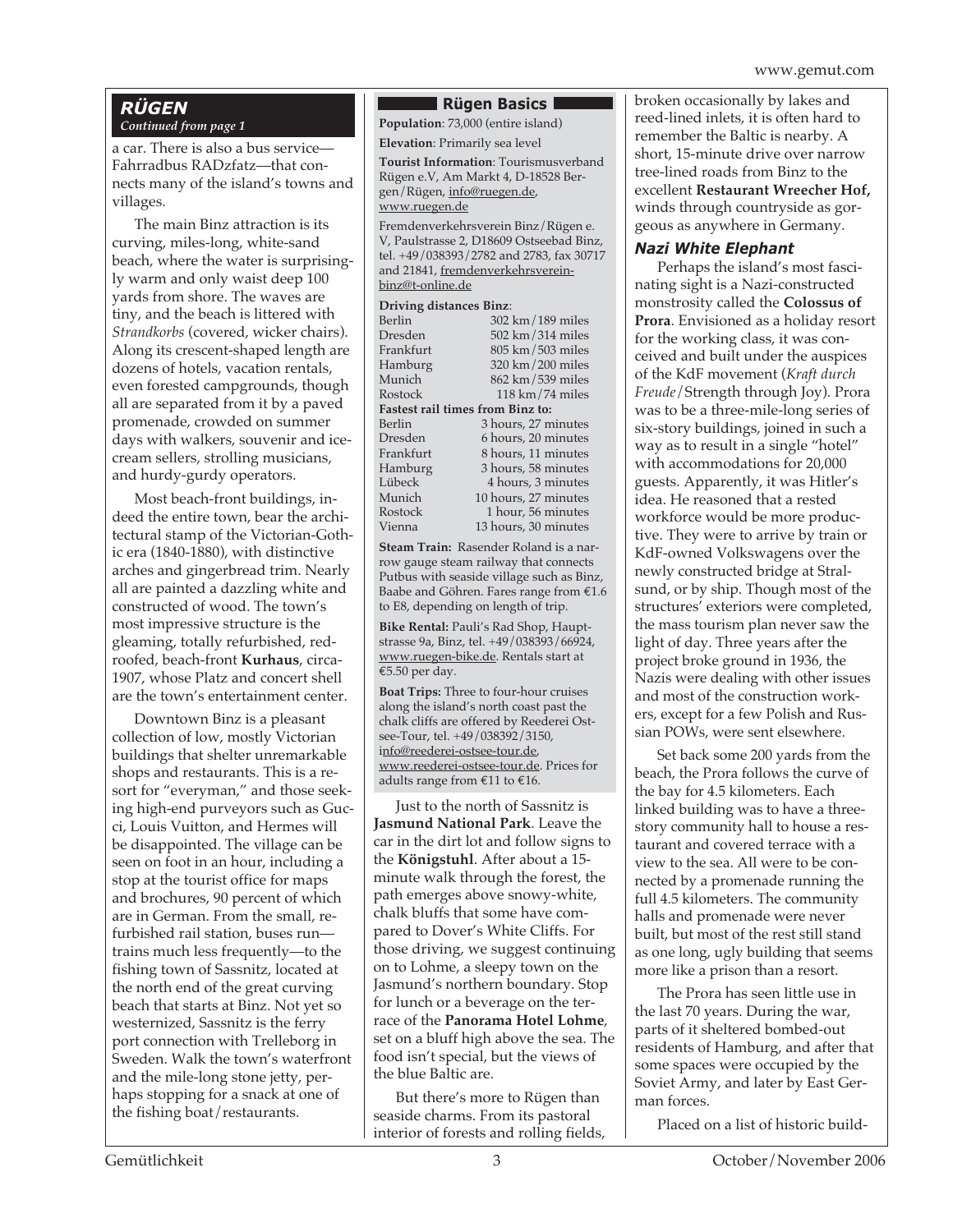#### www.gemut.com

ings, the Prora cannot be torn down. On the other hand, restoration and maintenance would be hugely expensive. Meanwhile, though open to visitors, its carcass continues to deteriorate. One can view a tiny cell-like sleeping room and its two narrow cots, wonder about the grand dreams of National Socialism, and browse one or more of its several museums. The **NVA-Museum** displays artifacts and documents of the army of the DDR (Deutsche Demokratische Republik), and the **Hands-On Museum** is a fun, but low-tech, DDR science museum several decades behind its U.S counterparts. Perhaps best of all are the DDR furniture and appliances found in the **Prora Museum**.

## **Rügen Hotels**

Kempinski Resort Hotel Bel Air

Rügen was a popular holiday destination for top dogs in the former East German government. No doubt some return now and wish the Kempinski, and its sleek, modern luxury, had been around "back in the day." Binz's top hotel is located at the lower end of the bay's crescent, affording northerly views up the beach to Sassnitz. Its three stories of floorto-ceiling windows and spacious terraces might have been built by some Malibu movie baron. Guestrooms are spacious, with top-class decor and furnishings, and many have water views and balconies. Ask to be on an upper floor.

One pays substantially more for this level of luxury at other German resorts, such as Baden-Baden and Sylt.

**Daily Rates:** Singles €180-240, doubles €210-270 **Contact:** Strandpromenade 7, D-18609 Binz, tel +49/038393/150, fax 15 55, ruegen.reservation@

kempinski.com, www.kempinskiruegen.de

## **Rating:** QUALITY 16/20, VALUE 15/20

#### Am Meer

This is another addition to the Binz beach scene since the fall of communism. One wishes, however, that the hotel's owner had hired the Kempinski's architect. On each of its four sides, the five-story Am Meer's mostly

steel and glass façades round into an arched roof-line; no doubt to reflect the dominant feature of the local architectural style. Unfortunately, it seems out of place alongside its all-white, allwood, much lower, much older, neighbors. Despite its ungainly appearance, the Am Meer has a fine beach-front location, and there's nothing wrong with the accommodations.

On warm summer nights, the indoor/outdoor bar is a popular place to enjoy the sea breezes and some live music. Many evenings last summer, a surprisingly talented young pianist and singer skillfully belted one popular blues and rock 'n roll tune after another from 9pm to around midnight—a whole lotta shakin' on the Baltic.

**Daily Rates:** Singles €80, doubles €140-150, junior suites €190 **Contact:** Strandpromenade 34, D-18609 Binz, tel. +49/038393/4 40, fax 4 44 44, info@hotel-am-meer.de, www.hotel-am-meer.de **Rating:** QUALITY 12/20, VALUE 11/20

#### Wreecher Hof

It is difficult to overstate the charm of this meticulously maintained country enclave. The setting, which feels far from sea and beaches, is near the hamlet of Wreechen, about nine kilometers southwest of Putbus. **EDITOR'<sup>S</sup> CHOICE**

Lush flower beds, clipped lawns, statuary, and walkways of red and gray pavers, provide a handsome setting for the half dozen two-story, thatched roof, gleaming white bungalows, each housing multiple guestrooms and apartments. A bright yellow awning shelters an inviting outdoor terrace that overlooks a large pond floating flowering lily pads.

Large windows and French doors in the 43 guest accommodations ensure a visual connection between indoor spaces and the lovely grounds. In guestrooms, clean, minimalist lines are softened by deep sofas, overstuffed easy chairs, lowpile carpeting, and, here and there, a wicker piece. The result is relaxed, easy-to-live-in luxury.

We recommend all guest accom-

modations but especially Number 11, a ground floor suite with two bedrooms, a large living room, a fine view through the French doors, and two terraces. The high-season price for two people is €225; €277 for four. Number 15, a suite, is equally appealing, though a bit smaller, and rents for  $\epsilon$ 165. Number 33 is a gorgeous *maisonette* on three levels with two and a half baths, full kitchen, two bedrooms, and a loft that sleeps two. The basic high-season price for two is €230; add €26 for each additional person. Number 68 a standard double at the top of bungalow Number 6, is cozy and attractive, with pitched ceiling, dormer windows, and two big easy chairs in a quiet corner. At €125, it is also a bargain.

These days, even small country hotels must have wellness facilities, and the Wreecher Hof offers massage, sauna, solarium, steam bath, and a sparkling indoor pool. The hotel has an arrangement for lowered greens fees with a nearby 27 hole golf course.

*Michelin's Red Guide for Germany* awards the restaurant a deserved red *Karte* ("good food at moderate prices") designation (see page 6).

Twenty years into *Gemütlichkeit*, it's still exciting to discover and tell readers about special places—particularly those offering good value—like the Wreecher Hof. This is a splendid, affordable, luxurious hideaway in an as-yet-undiscovered part of Germany. Plan to visit sooner rather than later, because in a year of two, it is sure to pop-up in the Karen Brown, Frommer's, and Fodor's guides.

**Daily Rates:** Singles €65-85, doubles €82-135, suites/apartments €145-235 **Contact:** Hotel Wreecher Hof, Kastanienallee, D-18581 Putbus, tel. +49/ 038301-850, fax 85100, info@wreecherhof.de, www.wreecher-hof.de **Rating:** QUALITY 17/20, VALUE 17/20

Hotel Solthus am See

Fourteen kilometers southwest down the coast from Binz, the thatched roof Solthus is nicely situated directly on the Selliner See. From its large deck, the view is of the boat traffic on the peaceful, reed-lined inlet.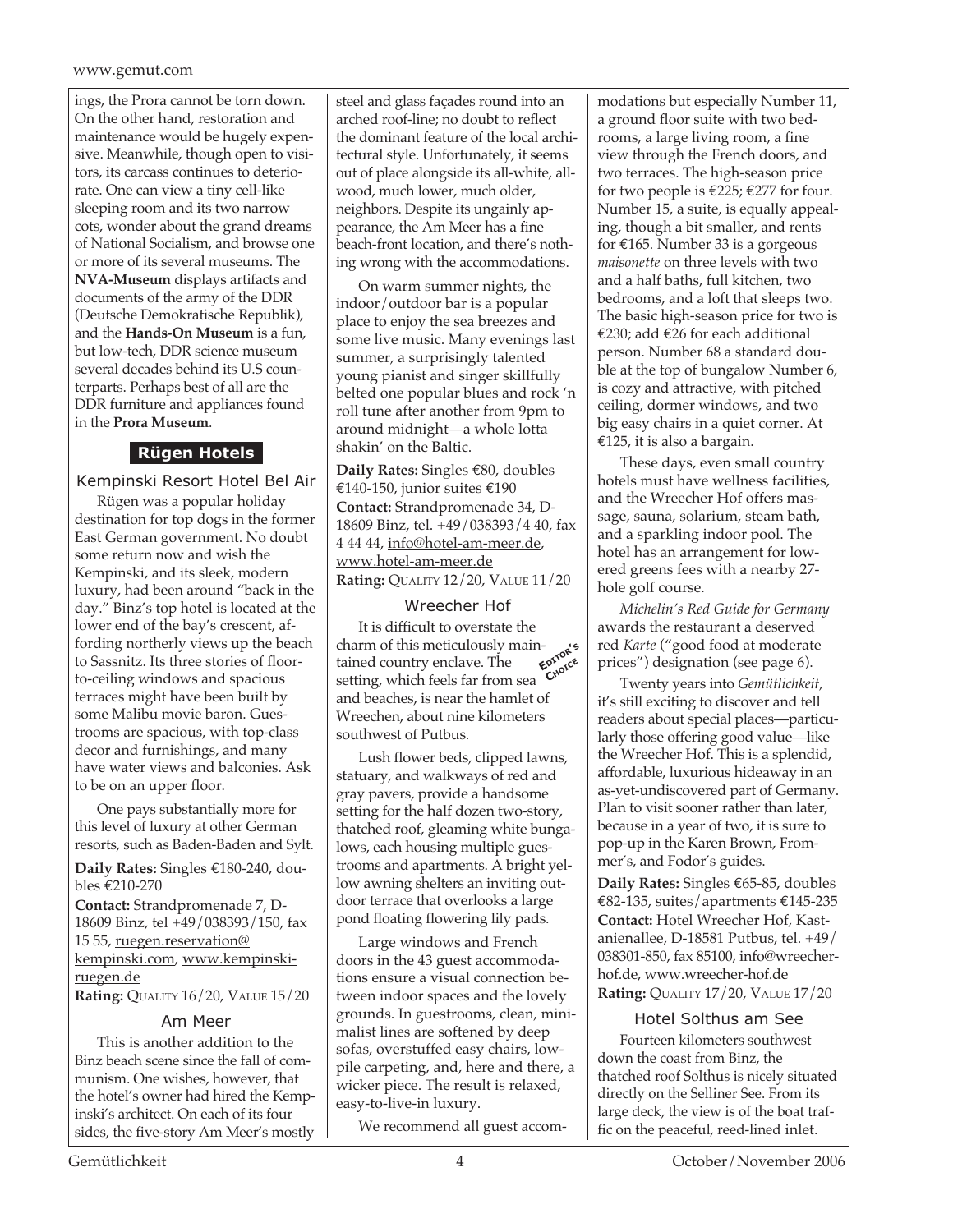While it may be a great choice for nature lovers, bird watchers, and walkers, at the price, the rooms are a bit of a disappointment in size and décor, though each has a small balcony with a water view. Number 209, for  $\epsilon$ 155, is a corner double with two soft chairs, wooden built-ins, and floor to ceiling glass doors that access the balcony and provide a water view.

Also available are the obligatory wellness facilities, including an indoor pool under a glass roof.

**Daily Rates:** Singles €65-85, doubles €82-135, suites/apartments €145-235 **Contact:** Solthus am See, Bollwerkstrasse 1, D-18586 Ostseebad Baabe/ Rügen, tel. +49/038303/8716-0, fax 87 16-99, info@solthus.de, www.solthus.de

**Rating:** QUALITY 13/20, VALUE 11/20

#### Villa Granitz

One of those places that is more like a private home than a hotel, the three-story Granitz is the best value among the hotels listed here. Its Victorian-Gothic architecture lends a style and grace somewhat reminiscent of our country's Old South. Especially pleasant are the covered, wooden walkways connecting various wings of the house through the lovely garden; and the bright and airy, wintergarden-style breakfast room. Room Number 123, with a high season rate of €80, is a spacious, comfortable double with a generous terrace. The hotel has no restaurant, and the quiet residential location is in the village of Baabe, just down the coast from Binz. **EDITOR'<sup>S</sup> CHOICE**

**Daily Rates:** Singles €44-71, doubles €58-90

**Contact:** Villa Granitz, Birkenallee 17, D-18586, Baabe, tel. +49/038303/ 1410, fax 14144, villa-grantiz@tonline.de

**Rating:** QUALITY 14/20, VALUE 17/20

#### Panorama Hotel Lohme

On a bluff high above the Baltic, the Lohme is mainly of interest because of its sea views and remote location. The 41 somewhat inconsistently decorated and designed guestrooms are spread over several

buildings—about half of them face the water. There is a fine outdoor terrace overlooking the sea, and the large dining room, with high ceiling and tall windows, is attractive.

**Daily Rates:** Singles €69-81, doubles €85-155

**Contact:** Panoramahotel Lohme, Dorfstrasse 35, D-18551 Lohme/ Rügen, tel. +49/038302/9221, fax 9234, info@lohme.com, www.lohme.com **Rating:** QUALITY 10/20, VALUE 10/20

## **Rügen Restaurants**

Restaurant Strandhalle Every seaside town seems to have one: a big, bustling, noisy fish restaurant. The Binz version is Strandhalle, a barn-like, highceilinged hall crammed with a mishmash of antique furniture, potted plants, and the bric-a-brac of many decades and several regimes. There are model sailing ships and biplanes, a lone chandelier, an ancient adding machine, a shiny black upright piano, and a life-size religious statue. The wait staff is decked out in white tops with green aprons and ties.

This late 19th century Victorian beauty is on the promenade at the southern end of the Binz beach crescent. Choose a table in the large hall or the glass enclosed porch with water views.

We began, as usual, with small mixed salads ( $€4.6$ ) that turned out to be large mixed salads. The tart, creamy, dill-infused dressing bathed garden-fresh red leaf lettuce, corn, mache, slivers of red bell pepper, hearts of palm, red onion slices, julienned carrots, and sliced cucumbers. It was a more than satisfactory start.

With the next step, however, came a slight bobble. *Seelachfilet* (a white fish, similar to cod), fried in a light batter, was a perfect 10; obviously fresh from the sea, light, flaky, and taken off the fire at precisely the right time. Fortunately, a thick, dillflavored remoulade came separately, because it would have overwhelmed the delicacy of the fish. Heavenly is the only way to describe the accompanying grilled potatoes *mit Speck*

(bacon)—which perhaps explains the presence of the statue. This dish was a steal at a mere €9.4. The bad news came in the form of two great hunks of smoked salmon (€14.5) smothered in an oily, caper-laced sauce. As a three-bite appetizer, the salty, smoky salmon would have been fine, but as a main course it failed. A side of creamy, gratin-style potatoes was good but not in the same league with Strandhalle's *mit Speck* version.

A half-liter of Marquesa Monastrell, a Spanish red, went down a lot better than its €9 price tag.

A simple, but glorious shared dessert  $(43.9)$  consisting of a thin, clover leaf-shaped waffle topped with whipped cream, vanilla ice cream, and warm cherry sauce, sent us home happy—especially considering a €56 bill that included wine and beer.

Overall, the Strandhalle gets an unhesitating thumbs-up. The kitchen's ingredients are first-rate, and the cooking above average; just be sure the sauces come on the side.

**Contact:** Strandpromenade 5, D-18609 Binz, tel. +49/08393 31564,

#### **Key Websites for the Traveler**

**• www.gemut.com** Gateway site for travelers to Germanic Europe, including car rental, rail passes, hotel bookings, traveler feedback, travel tips, and past issues (free access to back issues for subscribers; see log-on info on page 2).

**• www.viamichelin.com** The Michelin database of hotels and restaurants, plus great interactive trip planning tools.

**• www.travelessentials.com** Guidebooks, maps, travel accessories, luggage, all at 10 percent off for subscribers. Use discount code gemut2006.

**• www.webflyer.com** Informative frequent-flyer forums make this a must for air travelers.

**• bahn.hafas.de/bin/query.exe/en** German rail website, with train schedules throughout Europe, as well as Germany.

**• www.sbb.ch/index\_e.htm** Swiss and European rail schedules.

**• www.ski-europe.com** Top Web resource for skiers with much data on Alpine resorts.

**• www.myswitzerland.com** Website of Switzerland's national tourist authority.

**• www.germany-tourism.de** Germany's national tourist authority.

**• www.austria.info/us** Austria's national tourist authority.

**• www.historicgermany.com** Website for an alliance of historic German cities.

**• www.thetravelinsider.info** Info on electronic devices used by travelers — cell phones, computers, etc.

Gemütlichkeit 5 October/November 2006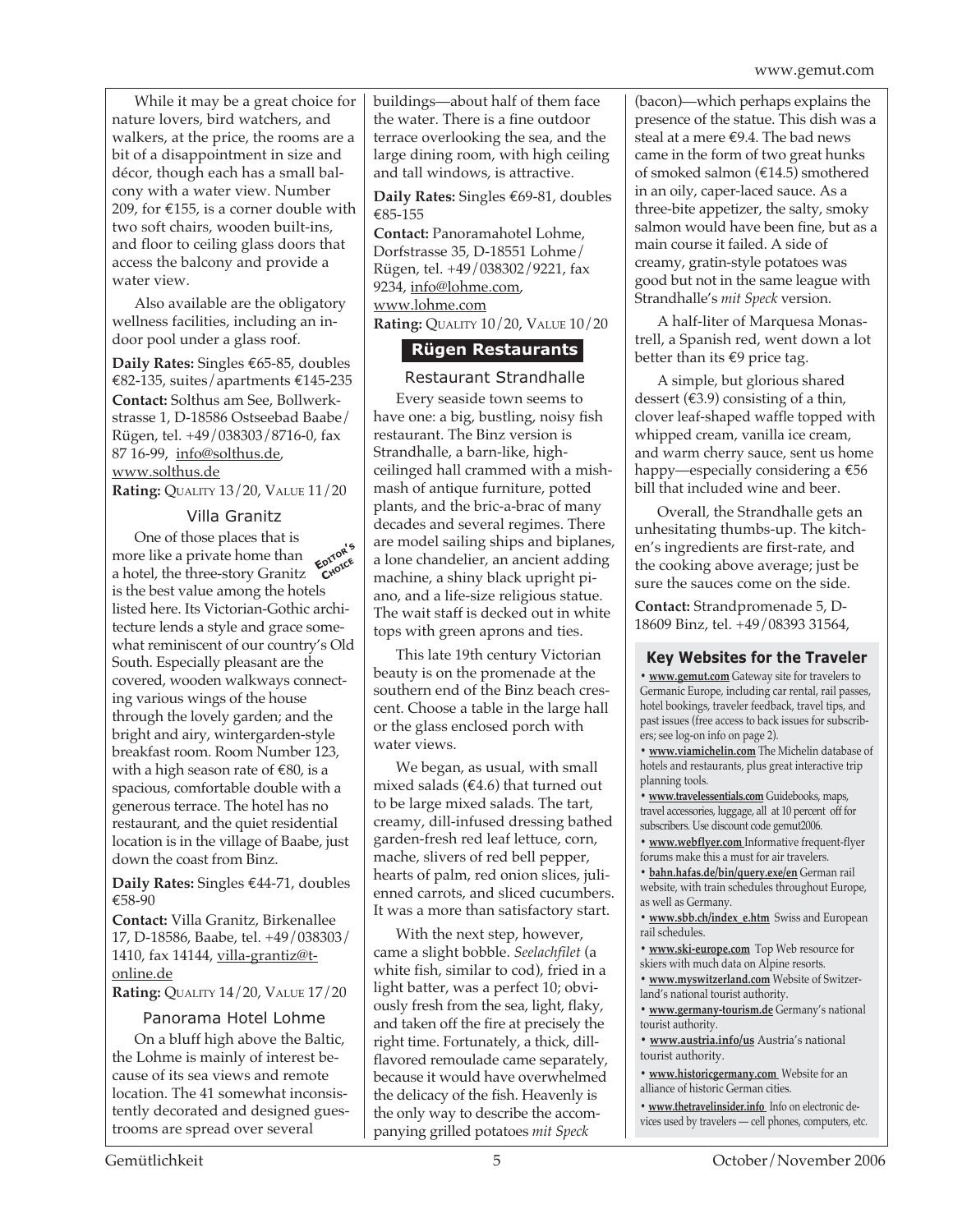## www.strandhalle-binz.de.

**Rating:** QUALITY 13/20, VALUE 15/20

Restaurant Wreecher Hof In Germany, dinner out is not an eat-and-run affair. It entails  $\epsilon$ <sup>p</sup> an eat-and-run affair. It entails  $\epsilon^{\alpha\beta\gamma}_{\alpha\beta}$ <br>the whole evening, with hours **C<sup>hote</sup>** spent around the table, even after the food is long gone. That may be one reason its restaurants, especially those in the countryside, are so warm and inviting. A case in point is the Wreecher Hof. Lamps with simple orange shades hang over each table. Shelves above the large, multipane windows display brass and pottery without being kitschy. A long, upholstered banquet curves around one corner, and diners are seated at comfortable Thonet-style chairs. The dining area is actually three spaces, including a raised, nosmoking section and the many-windowed wintergarden.

There are three set menus ranging from  $\text{\textsterling}37$  for three courses to the  $\text{\textsterling}50$ five-course program. We chose from the a la carte list, however.

The obligatory opening culinary salvo of a European restaurant that takes itself seriously is the *Amuse Bouche*, a creative little bite served prior to the meal, compliments of the kitchen. Wreecher Hof's was a winner: a lightcrusted mini-quiche with chopped onions, leeks, and bits of ham.

A shared *Salat Caprese* (€8.5)—sliced tomatoes and mozzarella di bufala (buffalo milk cheese)—drizzled with pesto oil, then scattered with pine nuts and fried basil leaves, was a bit of a letdown. The cheese was fresh enough, the basil crunchy and exotic, but the tomatoes had little taste. *Pfifferlinge Rahm* (cream of wild mushroom) soup also underperformed.

The momentum shifted, however, with the arrival of the main courses. One bite of the moist, tender *Kalbsbäckchen* (€21)—essentially veal pot roast—and the kitchen's earlier sins were immediately forgiven. Liberally doused in the heat-reduced cookpot remains—the kind of dark, rich, mouthwatering sauce the best German cooks are famous for—were two hefty, fall-off-the bone veal chunks on a bed of white beans, tiny, chopped

carrots, and ham bits. A few sagedusted boiled potatoes helped sop up the magnificent gravy.

There was nothing wrong, either, with roasted loin of *Rehbock* (venison) (€21); two tender filets, diagonally sliced and striped with a tartsweet fruit sauce.

*Beerengrütze* (€5.5) is a cookeddown, syrupy mixture of Kirsch, cherries, raspberries, strawberries, currants, blackberries, etc., served, in this case, over thin crepes with ice cream and sprinkled with chopped pistachios and fresh berries. A conventional but satisfying finish.

We ignored the Wreecher Hof's impressive wine list and settled instead for a half-liter of serviceable house Spätburgunder (€13).

Dinner was €66, sans beverages. **Contact:** Hotel Wreecher Hof, Kastanienallee, D-18581 Putbus, tel. + 49/038301-850, fax 85100, info@wreecher-hof.de, www.wreecher-hof.de/ **Rating:** QUALITY 16/20, VALUE 16/20

#### Restaurant Titanic

The only thing Titanic about this wretched place is the mistake we made in choosing it—a complete waste of €60 and God knows how many calories. We only mention this aptly-named gastronomic calamity because it occupies a prominent location in the village, affiliated with the **Hotel Merkur**. It is, of course, to be avoided.

#### *SALZBURG UPDATE Continued from page 1*

#### father are also here.)

❑ **Mozart Geburtshaus:** At 9 Getreidegasse, in the heart of Salzburg's *Altstadt,* is the apartment where the great man was born and lived for several years. On display are family pictures, correspondence, and several of the instruments he used.

Remember, for admission to virtually all Salzburg attractions and unlimited public transportation, the **Salzburg Card** is a worthwhile investment. A 24-hour card is €23, the 48-hour version is €29, and the 72 hour card costs €34. With it comes the Salzburg Guide containing a city map and useful information. Hotel packages for the area also available. For more information and bookings contact: cards@salzburg.info, tel. +43/662/ 88987-454.

#### *The 2006 Season*

Salzburg theaters and music venues will produce a variety of plays and concerts this season:

❑ The **Landestheater Salzburg** offers Shakespeare's *Macbeth*, Mozart's *Magic Flute*, Kalman's *The Princess of Czardas*, the Austrian premiere of *Grönholm Method*, and *The Taming of the Shrew* with choreography by Peter Breuer.

❑ Classical music concerts with four-course candlelight dinners are offered 300 times a year high above the *Altstadt* in the **Hohensalzburg Fortress**. Frequent concerts are also held in the Marble Hall of **Mirabell Palace**. Tickets for both venues can be purchased online at http:// en.salzburgticket.com.

❑ The **Schauspielhaus** will kick off with a premiere of *The Woman Before* by Germany's contemporary author, Roland Schimmelpfenning.

For more information, visit the Salzburg tourist office online at www.salzburg.info.

Also this winter, the Mozart celebration continues with a contemporary art show, **Offmozart** (www.offmozart.com), consisting of 16 projects that illustrate the life, work, and commercialization of the composer.

## **Salzburg Hotels**

There are more than 130 hotels to choose from when planning an overnight trip to Salzburg. Unfortunately, most of the ones nearest the action in the *Altstadt* are worn and overpriced to the extent that we no longer recommend them. We refer specifically to the **Elefant**, the **Weisse Taube,** and **ArtHotel Blaue Gans.** Here are few we do recommend, however:

## Altstadt Radisson SAS

The best Old Town accommodations. Though corporately-owned, the Altstadt has created the intimate atmosphere of a small inner-city hotel.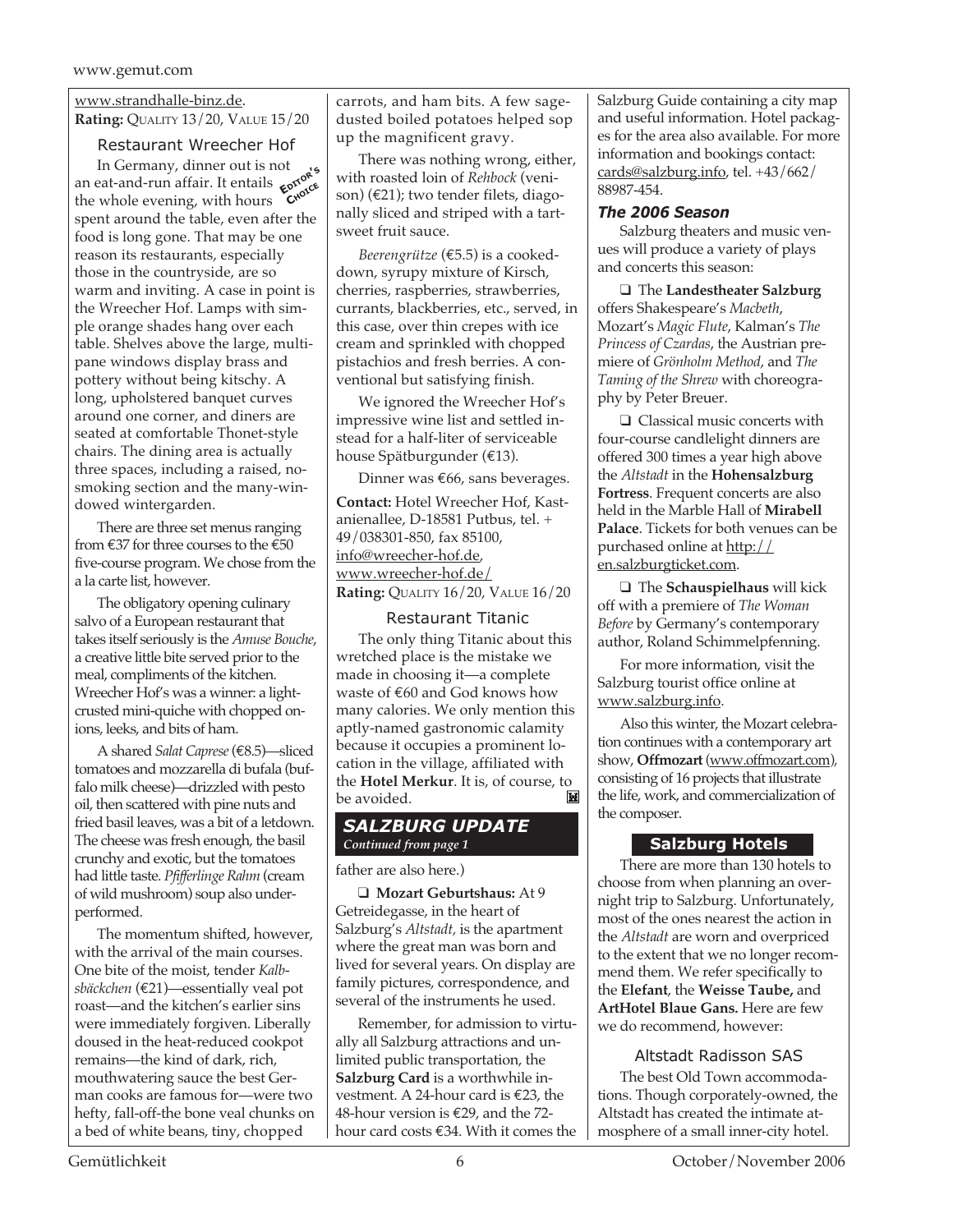Its entrance from Judengasse is via a simple arched doorway over which hangs the traditional Salzburg decorative wrought iron sign. The reception area is small but elegant with a patterned granite tile floor, recessed lighting and a richly burnished dark wood check-in counter.

Guest rooms are individually decorated, with views to the Salzach River, the Kapuziner Monastery, the romantic lanes of the historical old town or the fortress.

**Contact:** Hotel Altstadt, A-5020 Salzburg, Austria, Rudolfskai 28/ Judengasse 15, tel. +43/0662/858 6710, fax 848 5716/8, radissonaltstadt@austria-trend.at, www.austria-trend.at/en/?id=ASS **Daily Rates:** Doubles €198-346 **Rating:** QUALITY 17/20, VALUE 10/20

## Ambiente-Hotel Struber

In the shadow of the Hohensalzburg Fortress and a 12-minute dawdle to the center of Salzburg, including the Domplatz and Mozart's birthplace, the family-run, 14-room, Struber continues to offer visitors a refined, comfortable, and amicable resting place.

Impeccably dressed in warm wood, oriental carpeting, and historic city portraiture, the Struber reflects the taste, serenity, and hospitality of its owners, Frau and Herr Illmer, who personally oversee the bountiful buffet breakfasts and an always-helpful front desk (usually staffed by a family member).

**Daily Rates:** Doubles €140-180 **Contact:** Hotel Garni Struber, Nonntaler Hauptstrasse 35, A-5020 Salzburg, tel. +43/0662/8 43 7 28, fax 8 43 72 8-8, office@struber.at, www.struber.at

**Rating:** QUALITY 15/20, VALUE 17/20

#### Altstadthotel Wolf

Once a *Gemütlichkeit* top pick, the Wolf has slipped over the years. Rooms are rather Spartan and quite small. Great location, however.

**Daily Rates:** Singles €68-98, doubles €98-158

**Contact:** Hotel Wolf, Kaigasse 7, A-5020 Salzburg, tel. +43/0662/84 34 530, fax 84 24 234, office@hotelwolf.at, www.hotelwolf.com **Rating:** QUALITY 10/20, VALUE 10/20

#### Auersperg

Four-star, business-oriented hotel in a quasi-residential district 10 to 15 minutes' walk from the Old Town. Most of the spacious and well-appointed guestrooms have been refurbished. Parking is free, and there is a fitness room with sauna, steam bath, and roof terrace.

**Daily Rates:** Doubles €145-185 **Contact:** Hotel Auersperg, A-5027 Salzburg, Auerspergstr. 61, tel. +43/ 0662/88 9 44-0, info@auersperg.at, www.auersperg.at **Rating:** QUALITY 13/20, VALUE 10/20

## Markus Sittikus

This hotel, in an attractive Baroquestyle building on the edge of the right bank's commercial area, is a step up the quality ladder from most left bank hotels, but one step down in price. Guestrooms are more spacious and better maintained and furnished. The location is quiet and the welcome warm.

**Daily Rates:** Singles €70-79, doubles €114-130

**Contact:** Markus Sittikus, A-5020 Salzburg, Markus-Sittikus-Strasse 20, tel. +43/0662/87 1121-0, fax 87 1121- 58, hotel@markus-sittikus.at, www.markus-sittikus.at **Rating:** QUALITY 13/20, VALUE 14/20

## Hotel Trumer-Stube

This cozy hotel enjoys a convenient location just over the river from the old town. Recently refurbished, it is a better value than other hotels in its category in the *Altstadt*. The Hirschbichlers are pleasant hosts and able to offer guests passes for onstreet parking in the neighborhood.

**Daily Rates:** Doubles €103-133 **Contact:** Hotel Garni Trumer-Stube A-5020, Bergstrasse 6, tel. +41/0662/ 87 46 66, fax 87 43 26, info@trumerstube.at, www.trumer-stube.at **Rating:** QUALITY 10/20, VALUE 12/20

#### Hotel-Pension Jedermann

Salzburg's best value, the Jedermann has 16 thoughtfully furnished guestrooms with hardwood floors and pleasant furnishings. There is free Internet access in the lobby, free parking, and the *Altstadt* is a 15- to 20 minute walk (three or four minutes by bus).

**Daily Rates:** Singles €65-75, doubles €90-130

**Contact:** Rupertgasse 25, A-5020 Salzburg, tel. 0662/87 32 41-0, office@hotel-jedermann.com, www.hotel-jedermann.com **Rating:** QUALITY 13/20, VALUE 15/20

## Hotel Bergland

This sociable little three-star hotel is run by Peter Kuhn, who painted many of the colorful, stylized paintings that cover the walls. Rooms range from rustic to modern, and all have spotless, white-tiled bathrooms with shower and toilet. Off-street parking is a plus. Herr Kuhn rents bikes and offers Internet access. Buses run to the *Altstadt* from close by.

**Daily Rates:** Singles €60-78, doubles €90

**Contact:** Hotel Bergland, Rupertgasse 15, A-5020, tel. +43/662/872318, fax 8723188, kuhn@berglandhotel.at, www.berglandhotel.at

**Rating:** QUALITY 12/20, VALUE 15/20

## **Salzburg Restaurants**

#### Gasthof Auerhahn

The Auerhahn's cozy, rustic dining room rates a red toque in Gault Millau. The seasonal menu features contemporary Austrian and Italian cuisine, with an emphasis on fresh fish. For dessert, try the famous *Topfenknödel*, a light, warmed dumpling made from curd cheese, nicely offset by a cool, slightly sharp cranberry puree. A four-course menu is €34, and five-courses cost €44. Prices are €54/67 with wine pairings. A la carte main dishes are €18-22.

**Contact:** Gasthof Auerhahn, A-5020 Salzburg, Bahnhofstrasse 15, tel. +41/ 0662/451 052, fax 451 0523, hotel@auerhahn-salzburg.at, www.auerhahn-salzburg.at **Rating:** QUALITY 15/20, VALUE 14/20

#### Alt Salzburg

Enjoy quality cooking in an Old World environment featuring dark vaulted ceiling, red velvet seating, gilded mirrors and other Baroque

Gemütlichkeit 7 October/November 2006